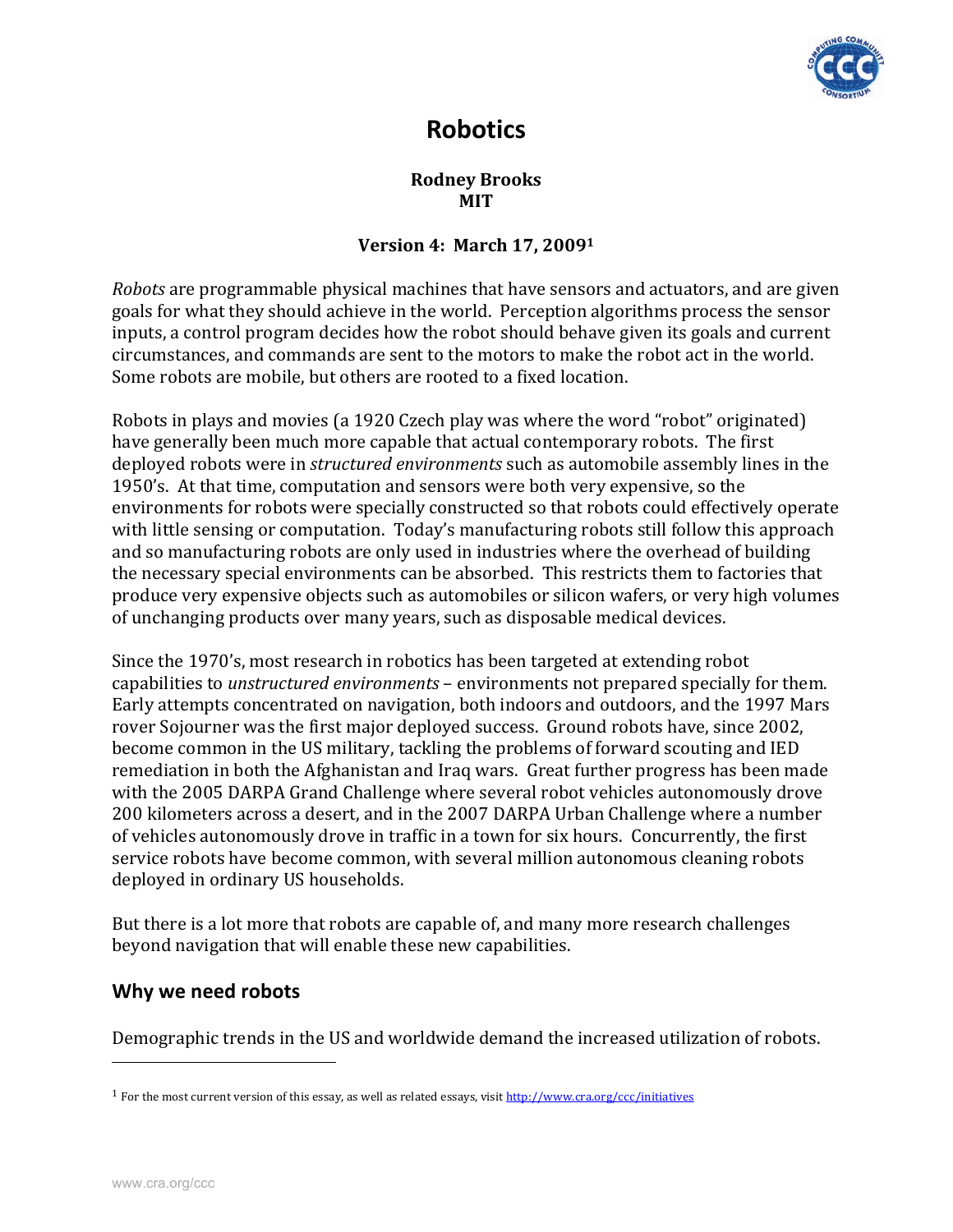

These trends point not only to the problem of who will fund social security as the ratio of older and largely retired people to younger working people increases, but worse, those social security dollars will be competing for the service labor of relatively fewer people. Other countries will be competing for immigrants to fill labor pools (the tip of the iceberg is the current world‐wide competition for emigrating medical professionals from the Philippines). The US will face profound challenges in populating its military, in providing construction labor, in nursing and elder‐care, in fire fighting and emergency services, in all aspects of service industries, and in manufacturing. Robots will be a key technology to greatly increase the productivity of individual humans.

## **The state of the art**

The recent conflicts in Afghanistan and Iraq saw the first large‐scale deployments of ground robots to combat the IED threat, and the US Army has a large scale robotics component of its new Future Combat System to increase the war-fighting productivity of its ground forces. Unmanned air vehicles have also come into their own in the last decade, but historical insistence on having a "pilot" fly them, even from Nevada, is at odds with the needs of increasing military personnel productivity. The Navy, the Marines, the Army, and the Air Force all will require robots with significantly greater autonomous capability over the next decades if they are to maintain US superiority. The US currently leads the world in military robotics, and with further encouragement, manpower and casualty costs can be held in check and reduced through investment in greater autonomous capabilities for robots.

The US currently leads the world in deployed service robots but is in fierce competition with Japan and Korea to maintain that edge. Both those countries, along with Taiwan, have made domination of the service robotics industry key national goals. The European Union is also investing heavily through its "seventh framework." There is no comparable national program in the US. Robotics research has largely been funded in fits and starts by the Department of Defense and NASA. The former is now more focused on military applications and the latter has little room for extramural research as it struggles to fund a Shuttle replacement. While US floor cleaning robots are relatively well known, there are significant new markets for robotics emerging in healthcare (prostheses, surgery, and hospital operations), fulfillment centers, and agriculture.

Despite the impression from the popular press, US manufacturing remains strong, is the largest manufacturing sector in the world, and has had sustained productivity increases over the last fifty years at a rate even higher than that of the IT industry. At the same time, as a percentage of GDP it has roughly halved, as labor‐intensive manufacturing has gone off‐shore. Labor‐intensive manufacturing would seem to be a high impact target for robotics, but it has not been due to the sorts of successes robotics had early on, casting the die for the direction it would take, effectively restricting manufacturing robots to structured environments. Robotics in high‐value areas such as automobile manufacturing has had a fifty-year history in the US, though no domestic manufacturers of such robots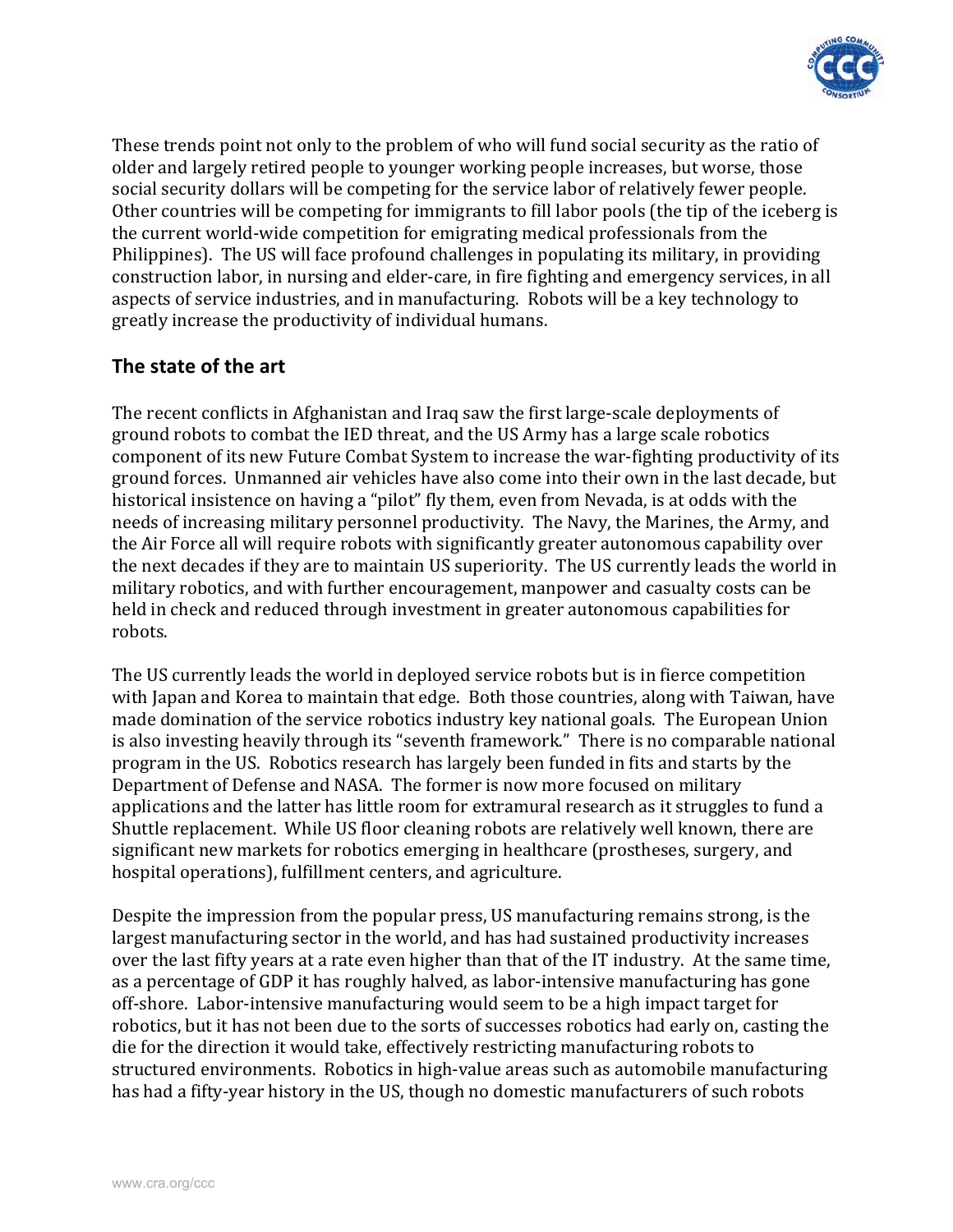

have significant US or world market shares any longer (those that were successful were bought up by foreign companies). Today's industrial robots follow the practices set out in the 1950's, though they are cheaper and more accurate. But they have not fully embraced the IT revolution and have very little in the way of flexible computation, perception, or real‐ time planning. This makes the systems integration overhead of setting up robotic lines, turning factories into structured environments, for "Wal‐Mart‐class" manufacturing prohibitively expensive, and so such manufacturing has migrated to relatively low labor cost countries such as China. That pool of low‐cost labor will not be around indefinitely, and until the recent hiccup in the world economy signs of difficulty were already becoming apparent in China. As we move forward, the US will need to invest in more intelligent industrial robots if it is to retain its manufacturing base, and be able to compete broadly in that arena.

### **The way forward**

The US leads the world in graduate engineering education. Many engineering undergraduate programs have adopted robotics as a teaching tool. And high schools are using robotics as a lure to STEM education, with tens of thousands of high school students from all socio-economic levels taking part in the FIRST robotics competitions. The US has an enviable supply of students trained in and excited by robotics.

To accelerate the field, research in a number of key areas needs to be undertaken. It ranges from fundamental long-term research to practical ready-to-deploy developments, as enumerated in that order below:

*Visual object recognition:* Our robots today are not very aware of their surroundings, as we do not have general‐purpose vision algorithms that can recognize particular objects never seen before as an instance of a known class. (A two-year-old child can instantly recognize most chairs as chairs even if they haven't seen one that looks exactly the same before.)

*Manipulation:* Our robots today are not very dexterous as we have hardly had any multi‐ fingered hands to work with. When mobile robot platforms started becoming available to researchers in the 80's and 90's the field of intelligent robot navigation exploded. We need to develop widely deployable robot hands so that hundreds of researchers can experiment with manipulation.

*New sensors:* Some sensors that robots need have been made incredibly inexpensive by other market pulls, e.g., digital cameras continue to have their price driven down by the cell phone market. But dense touch sensors, 3‐D range sensors, and exotic RF and capacitance sensors are still very hard to come by. Direct investment in new sensor modalities for robots will lead to new algorithms that can exploit them and make robots more aware of their surroundings, and hence able to act more intelligently.

*Materials science:* Materials science is producing radically new materials with sometimes hard-to-believe properties. At the moment, robotics sits on the sidelines and uses these new materials as they might be applicable. A focused program on materials science and